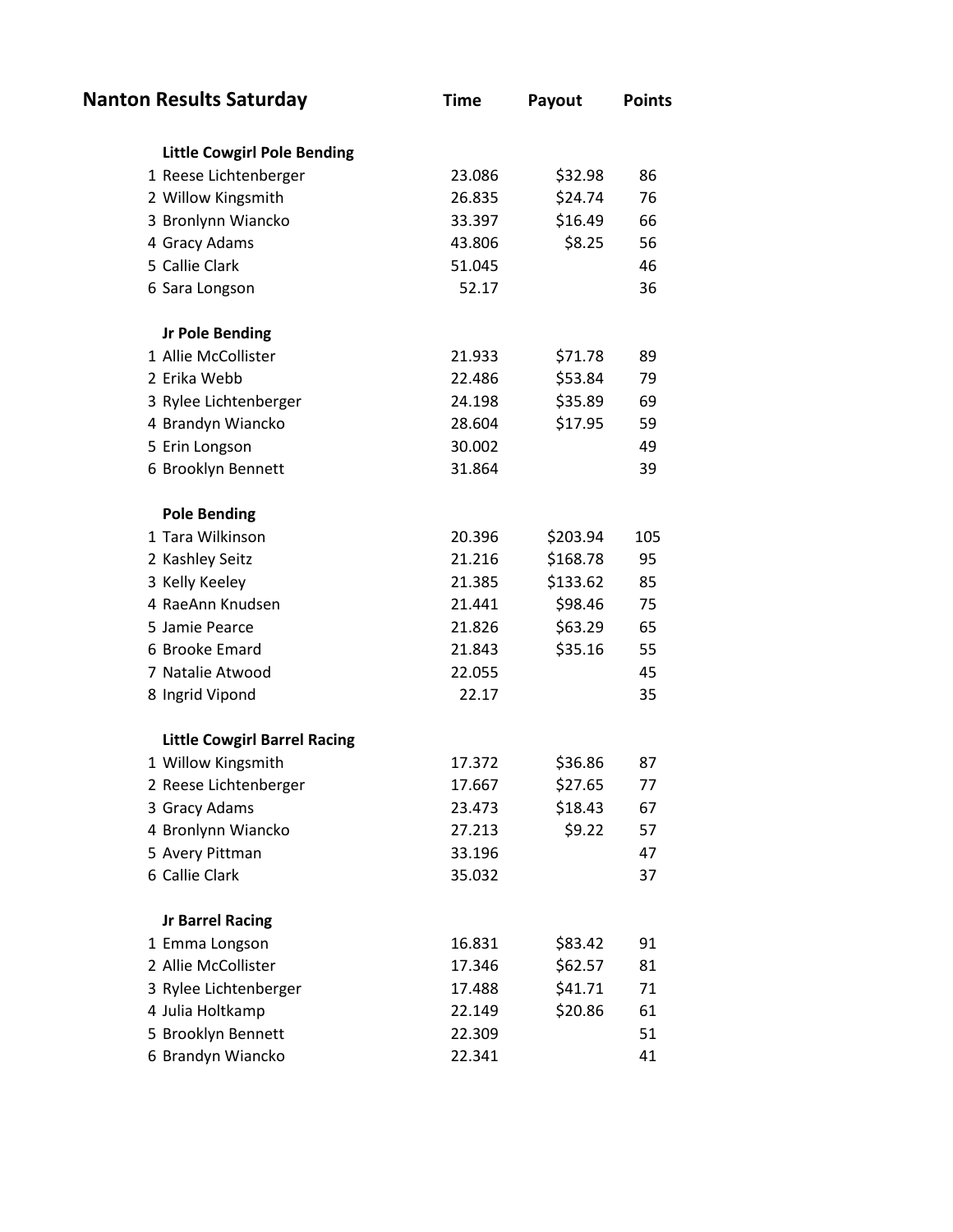|       | <b>Barrel Racing</b>    |        |          |     |
|-------|-------------------------|--------|----------|-----|
|       | 1 Tara Wilkinson        | 16.678 | \$295.37 | 118 |
|       | 2 Kashley Seitz         | 16.721 | \$244.44 | 108 |
|       | 3 Rose Perozak          | 16.83  | \$193.52 | 98  |
|       | 4 Randelle Johnson      | 16.928 | \$142.59 | 88  |
|       | 5 Natalie Atwood        | 16.954 | \$91.67  | 78  |
|       | 6 Darby Wilkinson       | 16.981 | \$50.93  | 68  |
|       | 7 Raelyn Hoy            | 16.986 |          | 58  |
|       | 8 Jolayne Collings      | 16.997 |          | 48  |
|       | Jr Goat Tying           |        |          |     |
|       | 1 Rylee Lichtenberger   | 10     | \$60.14  | 87  |
|       | 2 Erin Longson          | 12.83  | \$45.11  | 77  |
|       | 3 Emma Webb             | 13.25  | \$30.07  | 67  |
|       | 4 Brooklyn Bennett      | 15.91  | \$15.04  | 57  |
|       | 5 Julia Holtkamp        | 17.6   |          | 47  |
|       | 6 Erika Webb            | 21.85  |          | 37  |
|       | <b>Goat Tying</b>       |        |          |     |
|       | 1 Natalie Atwood        | 10.31  | \$87.30  | 85  |
|       | 2 Martina Holtkamp      | 11.78  | \$65.48  | 75  |
|       | 3 Kelby Keeley          | 12.9   | \$43.65  | 65  |
|       | 4 Matea Lloyd           | 16.81  | \$21.83  | 55  |
|       | 5 Katie Schuk           | 38.28  |          | 45  |
|       | <b>Tie Down Roping</b>  |        |          |     |
|       | 1 Brittany Schuk        | 21.26  | \$77.60  | 83  |
|       | 2 Cassidy Clark         | 22.3   | \$58.20  | 73  |
|       | 3 Natalie Atwood        | 25     | \$38.80  | 63  |
|       | 4                       |        | \$19.40  |     |
|       | 5                       |        |          |     |
|       | <b>Breakaway Roping</b> |        |          |     |
|       | 1 Natalie Atwood        | 2.7    | \$168.78 | 100 |
|       | 2 Cassidy Clark         | 2.8    | \$139.68 | 90  |
| 3/4/5 | Darby Wilkinson         | 3.2    | \$81.48  | 70  |
| 3/4/5 | Traci Aipperspach       | 3.2    | \$81.48  | 70  |
| 3/4/5 | Lawrie Saunders         | 3.2    | \$81.48  | 70  |
|       | 6 Brittany Schuk        | 3.6    | \$29.10  | 50  |
|       | 7 Matea Lloyd           | 4      |          | 40  |
|       | 8 Karen Lloyd           | 6.4    |          | 30  |
|       |                         |        |          |     |

**Jr Breakaway Roping**

No Qualified Times